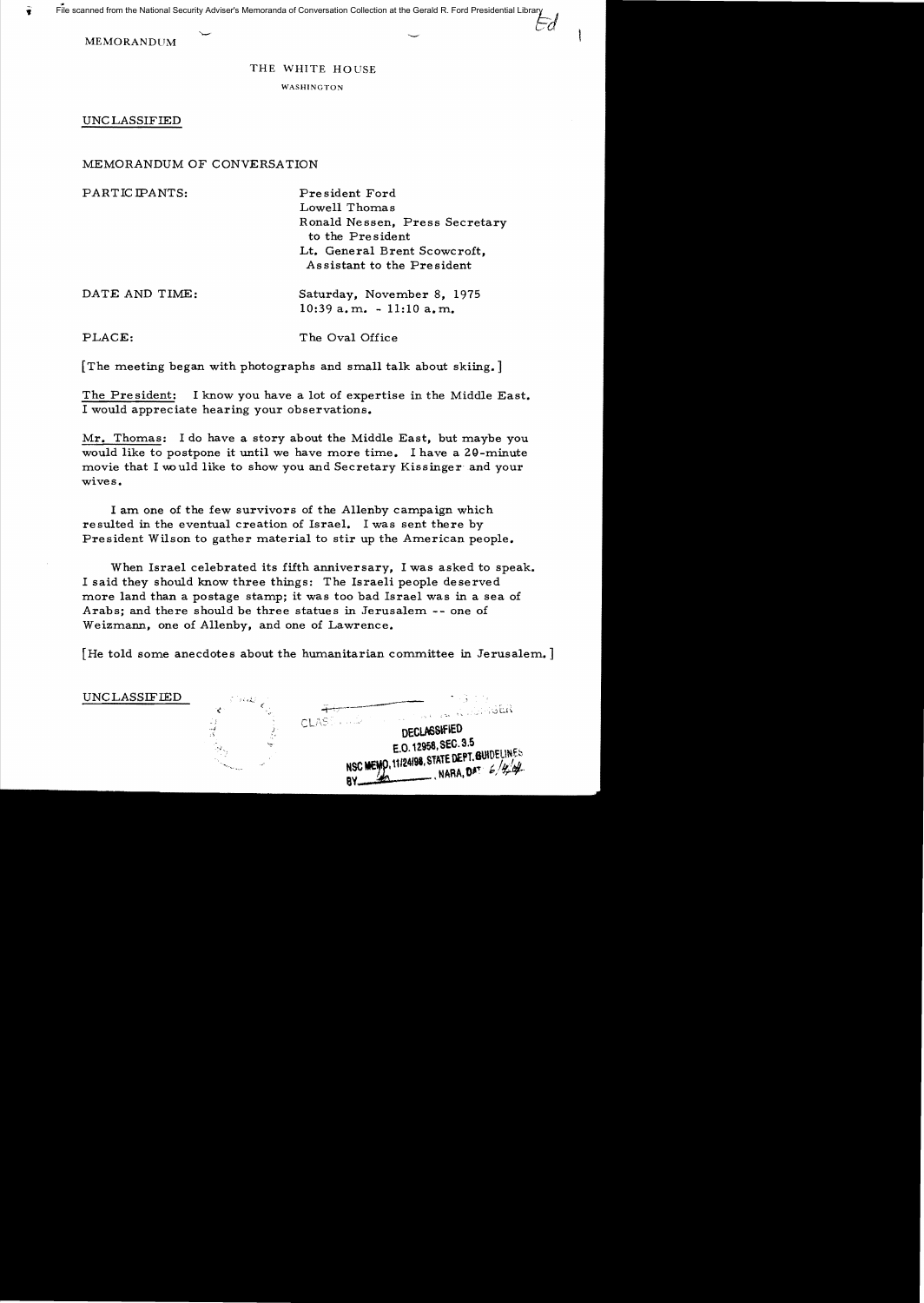## UNC LASSIFIED

There are two key factors **in** the Middle East **--** Jerusalem and the fate of the people who were ousted from there.

[More small talk]



UNC LASSIFIED

-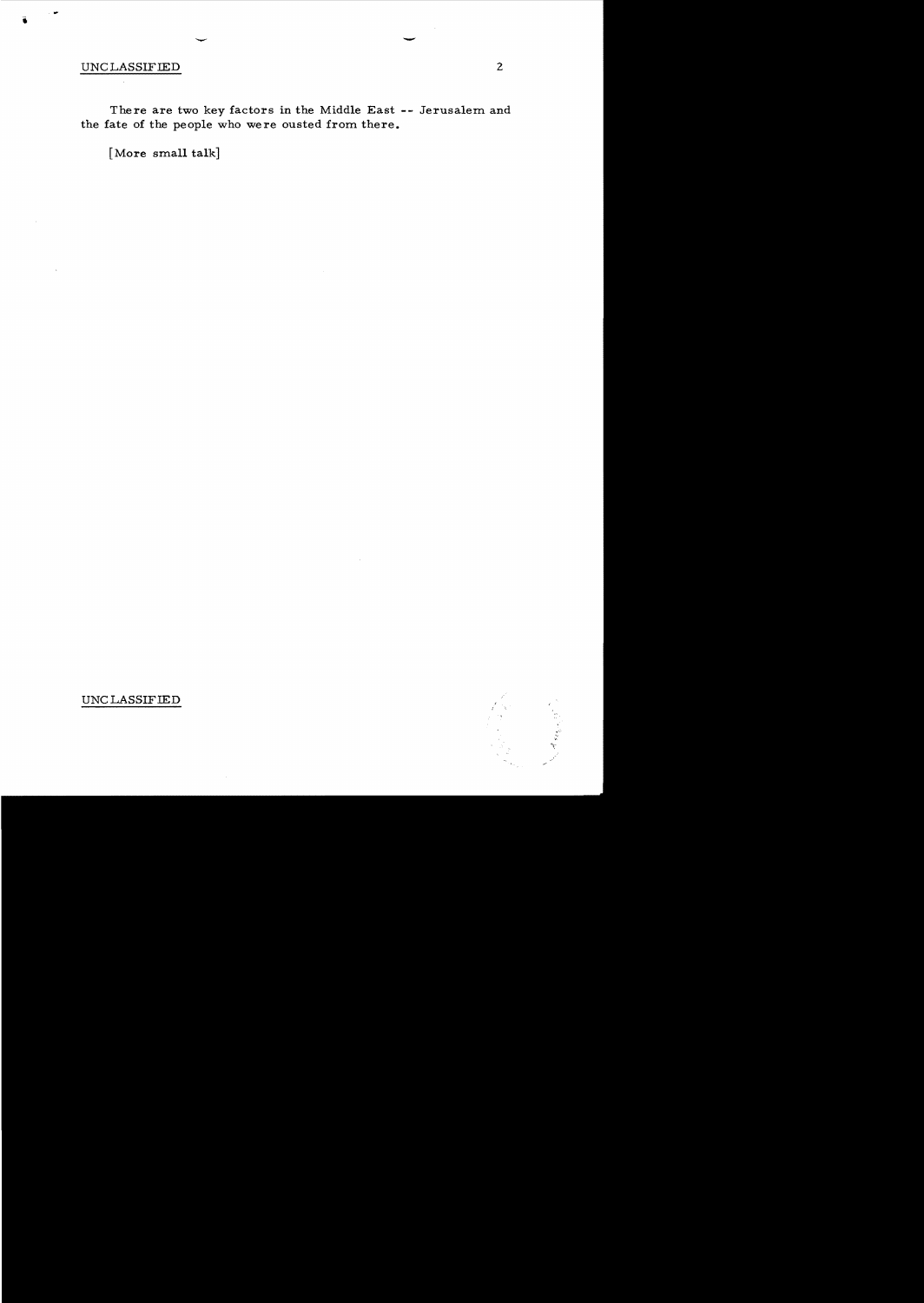Handore & Scourarttble

 $MEMORANDUM$ 

## THE WHITE HOUSE

WASHINGTON

## UNC LASSIFIED

MEMORANDUM OF CONVERSATION

PARTIC IPANTS: President Ford

Lowell Thomas Ronald Nessen, Press Secretary to the President Lt. General Brent Scowcroft, Assistant to the President·

DATE AND TIME: Saturday, November 8, 1975  $10:39$  a.m.  $-11:10$  a.m.

PLACE: The Oval Office

[The meeting began with photographs and small talk about skiing.]

The President: I know you have a lot of expertise in the Middle East. 1 would appreciate hearing your observations.

 $Mr.$  Thomas: I do have a story about the Middle East, but maybe you would like to postpone it until we have more time. I have a 20-minute movie that I would like to show you and Secretary Kissinger and your wives.

I am one of the few survivors of the Allenby campaign which re sulted in the eventual creation of Israel. I was sent there by President Wilson to gather material to stir up the American people.

When Israel celebrated its fifth anniversary, I was asked to speak. I said they should know three things: The Israeli people deserved more land than a postage stamp; it was too bad Israel was in a sea of Arabs; and there should be three statues in Jerusalem -- one of Weizmann, one of Allenby, and one of Lawrence.

[He told some anecdotes about the humanitarian committee in Jerusalem.]

UNC LASSIFIED